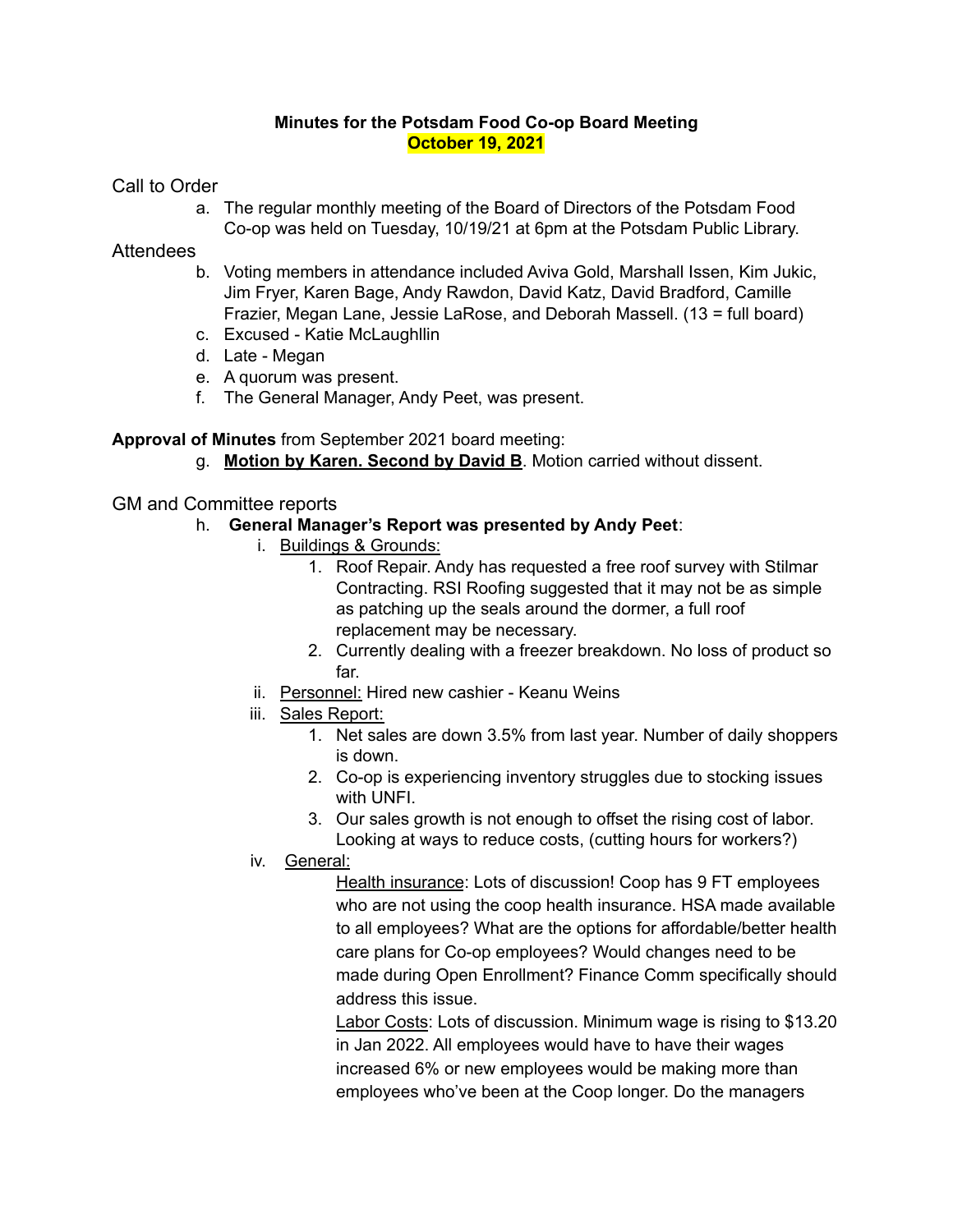think the employees are working efficiently and are productive? Is there a need for as many employees as we currently have? No one wants to pay people less. A living wage is important. Jessie stressed the fact that people can start out making \$15/hr at other places in the region. What's the incentive for staying at the Co-op? High turn-over of employees is inefficient and requires lots of re-training. Employees who work really hard can't get more pay although Andy would try to offer them a change of position. Cutting hours of the staff is not a popular idea with the managers. Labor is the #1 cost for the Co-op and it's increasing regularly. We need to figure out how to decrease Labor costs in order to stay in existence. Andy doesn't think the hours of the office staff or Carriage House workers is possible. How else can we increase efficiency without reducing hours? Could bookkeeping/office hours be reduced?

Beer/Alcohol license: Board officers have to sign as a principle; Andy will share form with officers. The lack of sales growth and the increase in labor costs help make the case for adding a beer department now which could bring in an additional \$90,000/yr. Known expenses for getting alcohol license include; License: \$430 fee plus \$1,000 bond; \$3,000 consulting fee; Liability Insurance: according to a quote Andy got three years ago "liquor liability" could add about \$400 per year to our current policy. Andy will contact our consultant (Shauna) and hire her to go ahead with the licensing...might take about a month.

Online store: This could be in operation soon-ish (within a year?). Policy manual: should be ready for review next month

**Motion by David Bradford** to pursue obtaining a license by NYS to sell beer, hard cider and alcoholic kombucha in the Potsdam Food Co-op, with an understanding that the executive members will have to complete the required paperwork for the State.

#### **Seconded by Karen Bage.**

### **Motion passes without dissent.**

- i. **Outreach Committee: (Andy P.) -** No meeting this month. Ryan is heading up the Committee. No future plans or events were discussed.
- j. **Governance Committee Report was presented by Jim/Megan**: Katie is on leave for another month. Megan will email the current board members and find out if they are planning to run again. And find out if we have to start recruiting new members.
- k. **Finance Committee Report was presented by Marshal Issen:**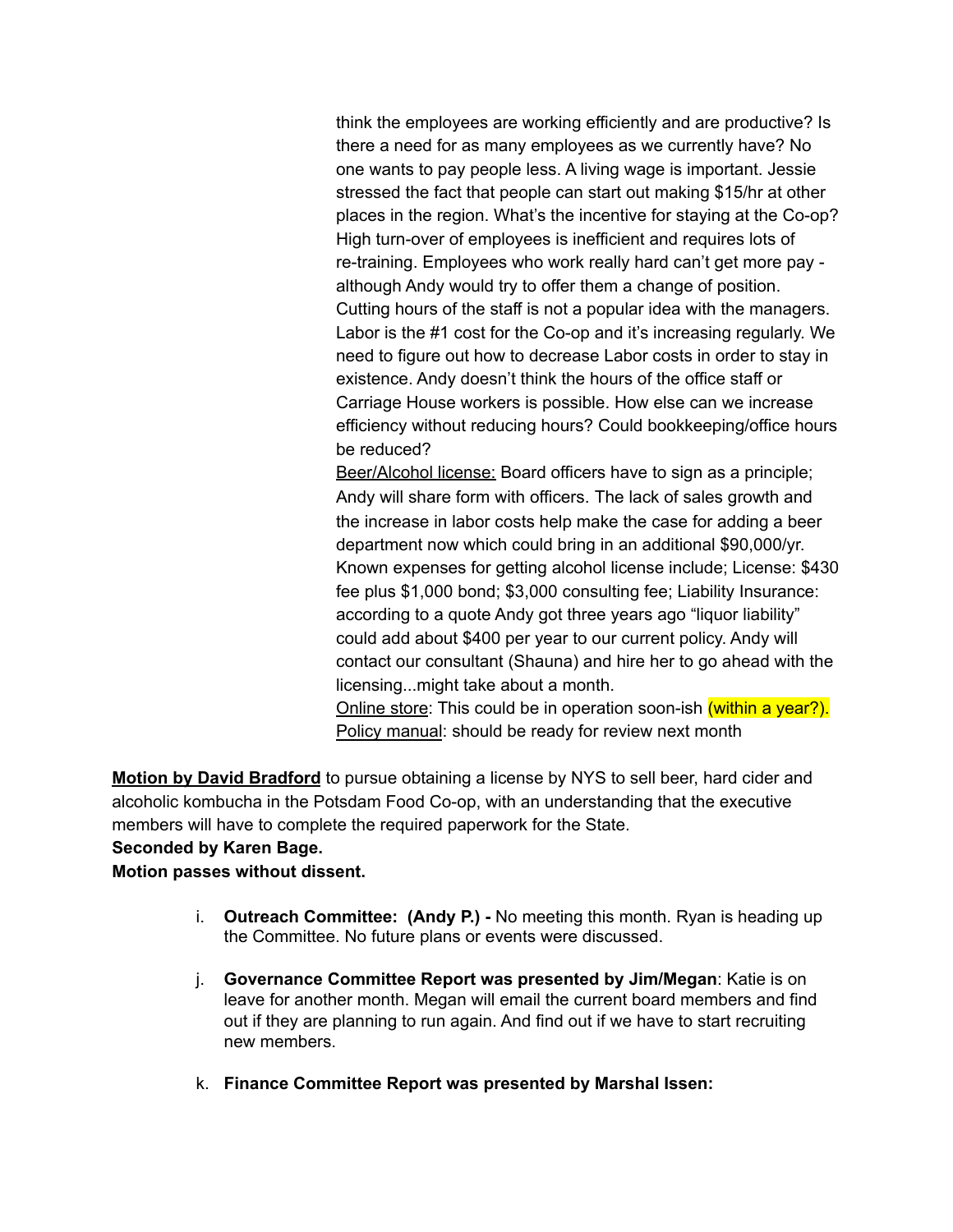September Sales- Net Sales are down over \$5,000 compared to last year. Credit card processing fees are down.

Cash Flow Update - see labor cost notes above.

Server and Catapult Update Status- (Point of Sale system software) Upgrade. Still some "bugs" to work out. Andy and the staff are figuring it out.

Early Payoff of Loans - will start paying off the most expensive member loan from previous store reset (\$20k). Plan to build up savings, pay off other loans

2022 Draft Budget due for review by the finance committee at our November meeting.

- l. **Fund-raising Committee Report was presented by Karen Bage:** \$20,948 raised to date through Round-Up; \$2,200 of funds were used for the appraisal of 63 Market St. Fundraising Campaign to be launched once the closing date is set. 100% Board and GM participation so far. Pledges and loans received to date:
	- \$142,500 in Member Loan pledges; additional \$200,000 loan offered by member who is also loaning \$100,000
	- \$23,850 in Donations (including \$21,000 in Round-Up funds)
	- On-line Donations: Ryan setting up the GoTo account will go directly to Cooperative Development Institute; has reached out to CDI with questions

### **Unfinished Business**

- m. Consumer Survey Jim reports that a final version will be sent out to board in a couple days, for review. Should be able to be published in the newsletter in the first week of November. Jim will write a blog-post as well.
- n. Staff-Board Get-together. Megan hasn't heard anything about Staff preferences for a location so she will send out 2 options (both have to be indoors and heated at this point in the year) to the Board and Staff. Before Thanksgiving is a good target for an event.

#### **New Business**

o. Proposal to use the Potsdam Library as our winter meeting location. All in attendance liked this idea. David Bradford will look into it.

**Member Comments** (Only items of interest to the whole board, otherwise contact GM directly)

p. The majority of member comments about the idea of selling alcoholic beer, cider and kombucha at the Co-op were positive/supportive.

#### **Announcements**